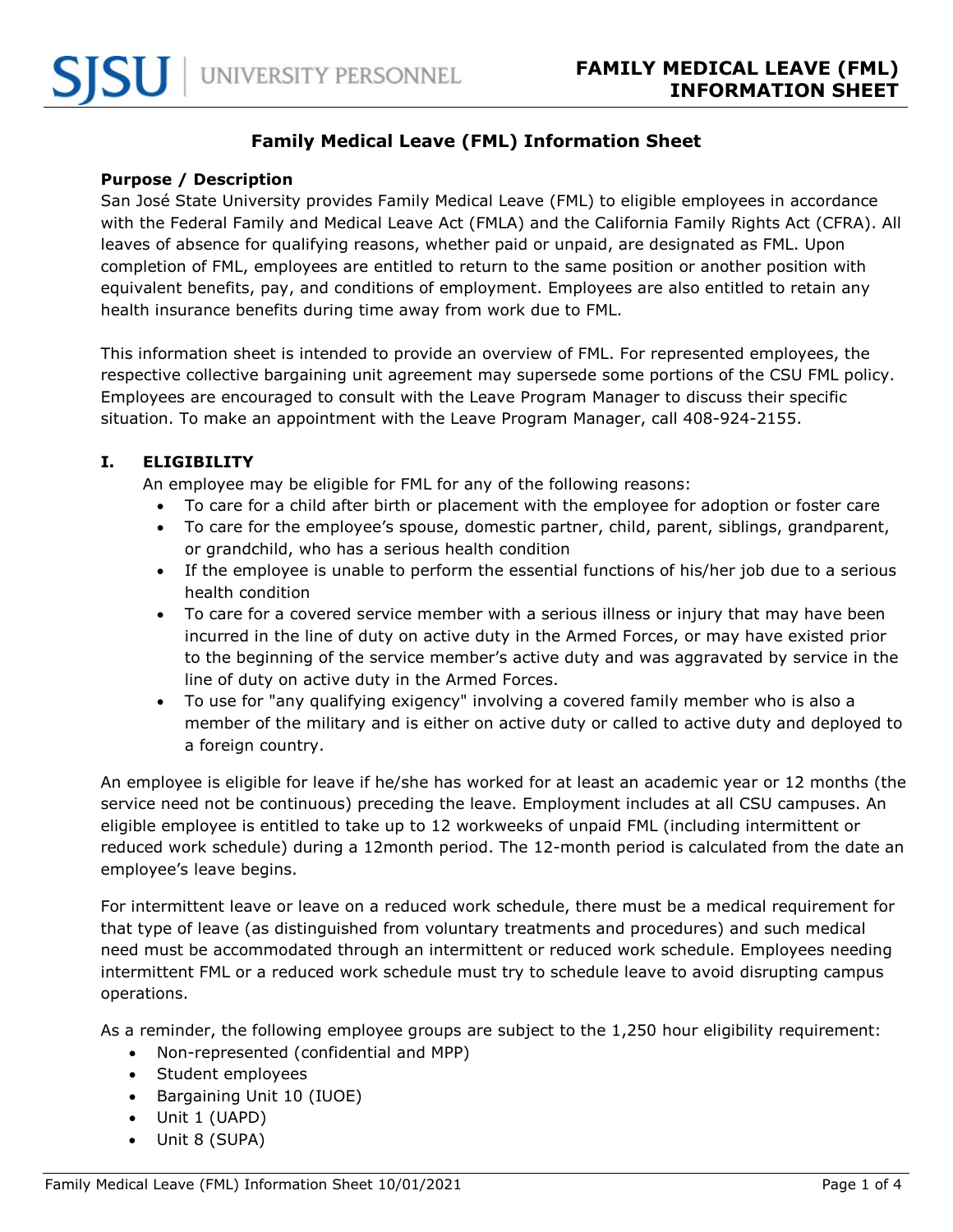An eligible employee may take up to 26 workweeks of leave in a 12-month period to care for a covered service member with a serious illness or injury incurred in the line of duty on active duty. The 12-month period is calculated from the date an employee's leave begins.

# **II. LEAVE STATUS**

#### **A. Unpaid FML**

Employees must exhaust their accumulated sick leave, personal holiday, accumulated vacation, and CTO prior to beginning unpaid leave. Use of leave credits is charged against the FML entitlement.

## **B. Paid FML**

Any paid portion of the leave is tracked against the 12-week FML entitlement. Sick leave to care for a family member may be used if mutually agreed upon by the employee and the appropriate administrator. Refer to the appropriate collective bargaining unit agreement (CBA) as use of sick leave to care for family members may differ.

## **C. Benefits**

All health benefits will automatically continue during any paid leave. During any unpaid portion of the FML, the CSU pays its normal share of any medical, dental and vision premiums pursuant to law. In addition, the CSU will continue to pay its normal share of any premiums for dental insurance and vision coverage. An accounts receivable will be set up for the employee's share of the premium(s), if any. If the employee wishes to discontinue medical benefits coverage during the unpaid leave, the CSU will also suspend its medical premium payments, but dental and vision will be continued. Suspended medical coverage will be reinstated upon return to active status.

#### **III. PROCESS**

It is the responsibility of individual departments to define how an employee should communicate to their supervisor regarding their request for FML. University Personnel (UP) must notify the employee of the employee's rights and responsibilities as well as eligibility to take FML leave within five (5) business days of the employee's supervisor or appropriate department administrator becoming aware that an employee's leave may be eligible for FML, unless there are extenuating circumstances.

When an employee is absent from work for more than three consecutive days, the immediate supervisor should contact UP to determine if the leave qualifies as a FML event. Please review CSU FML policy or seek assistance from UP when you have questions.

# **A. Employee Responsibilities**

1. An eligible employee who requests FML leave must apply for the leave by completing Leave of Absence Request Form. The form must be filled out completely, including the supervisor and appropriate department administrator's signature, then submitted to UP for review and final approval.

When the need for FML is foreseeable (e.g., the birth of a child or a planned medical treatment) the employee shall provide not less than thirty (30) calendar days' notice of the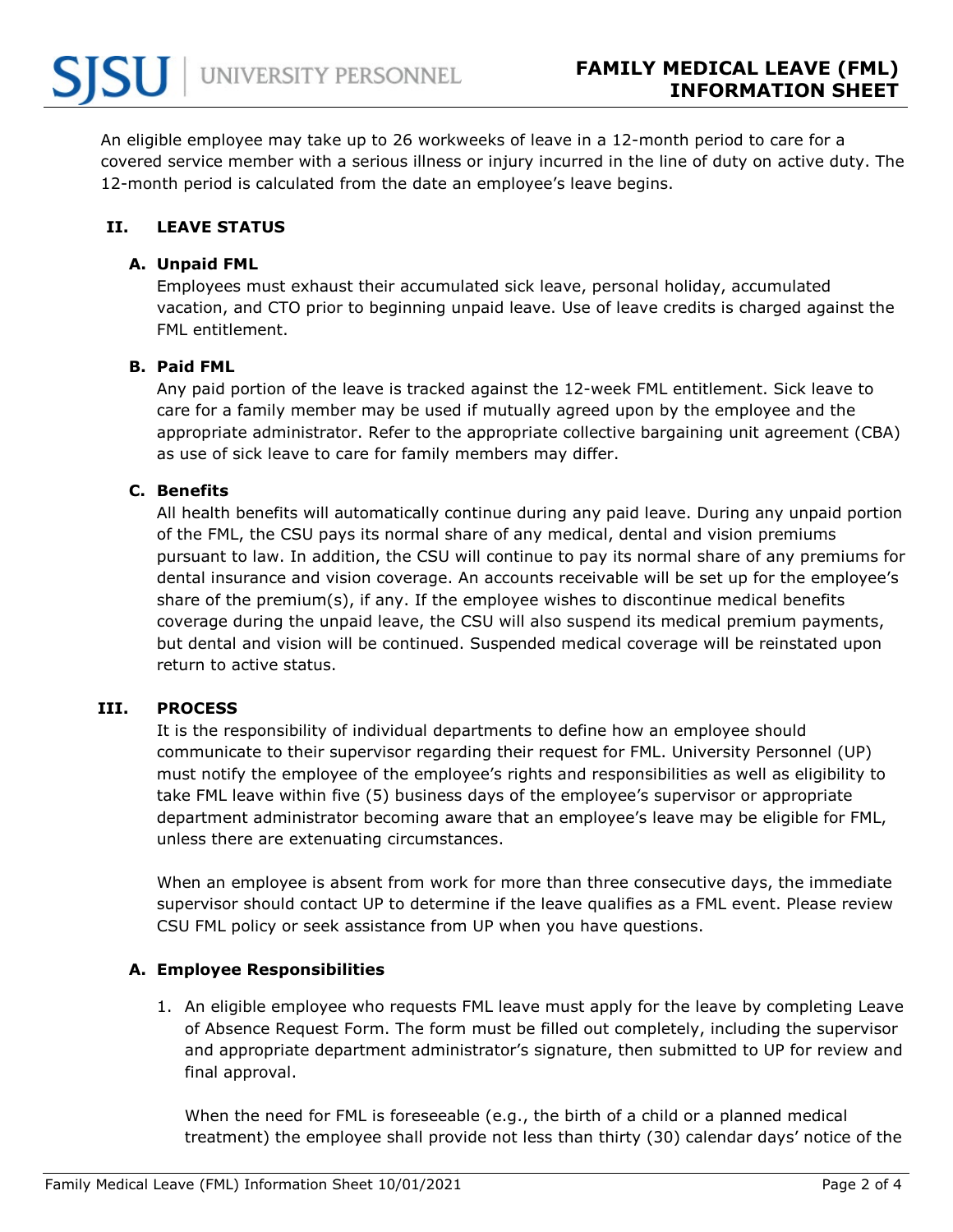UNIVERSITY PERSONNEL

need for leave. However, if the leave must begin in less than 30 calendar days, the employee shall provide as much notice as possible.

If the need for leave is not foreseeable, the employee shall provide written notice as soon as the event necessitating the leave becomes known to the employee. Situations with extenuating circumstances will be handled on a case-by-case basis. Failure to provide a timely notice may delay the leave or result in a denial of your request.

- 2. The employee must have the relevant healthcare provider supply the appropriate medical certification. The Medical Certification for Serious Health Condition for Employee/Family Member must be completed and returned to the Leave Program Manager within 15 calendar days following the request for leave.
- 3. When practicable, the employee should schedule an appointment with the Leave Program Manager in UP to review the request for leave and to review benefit eligibility while on leave.
- 4. The employee must notify their manager and the Leave Program Manager of any change of circumstances for which FML is being taken (for example, the duration or frequency of absences, the nature of the illness, complications, etc.).
- 5. The employee who is on leave for their own serious illness shall be provide a completed Return to Work Certification from the attending health care provider to the Leave Program Manager prior to their scheduled return to work date. The employee cannot return until release from health care provider is on file.

#### **B. Department Responsibilities**

The appropriate administrator/manager will:

Inform an employee of his/her rights under the FML and provide the employee with a Leave of Absence Request form, a Medical Certification and Return to Work Certification. Forms are available in UP or on the UP Leave Programs webpage. All forms must be filled out completely and submitted to the Leave Program Manager for review and final approval.

- 1. Contact the Leave Program Manager upon request from an employee for FML or after becoming aware that an employee may need FML time away from work. This ensures proper protocol is followed and that documents are received and submitted properly.
- 2. Inform the employee to submit the Medical Certification form directly to the Leave Program Manager. Departments are not to obtain and/or keep employee's completed Medical Certification on file.

# **C. University Personnel (UP) Responsibilities**

1. If the employee initially informs his/her administrator/manager of the need for leave and presents documentation from a qualified health care provider that provides sufficient information to make a determination that the leave is FML protected, UP sends the Eligibility Notice and the Designation Notice designating the leave as FML, within five (5) business days.